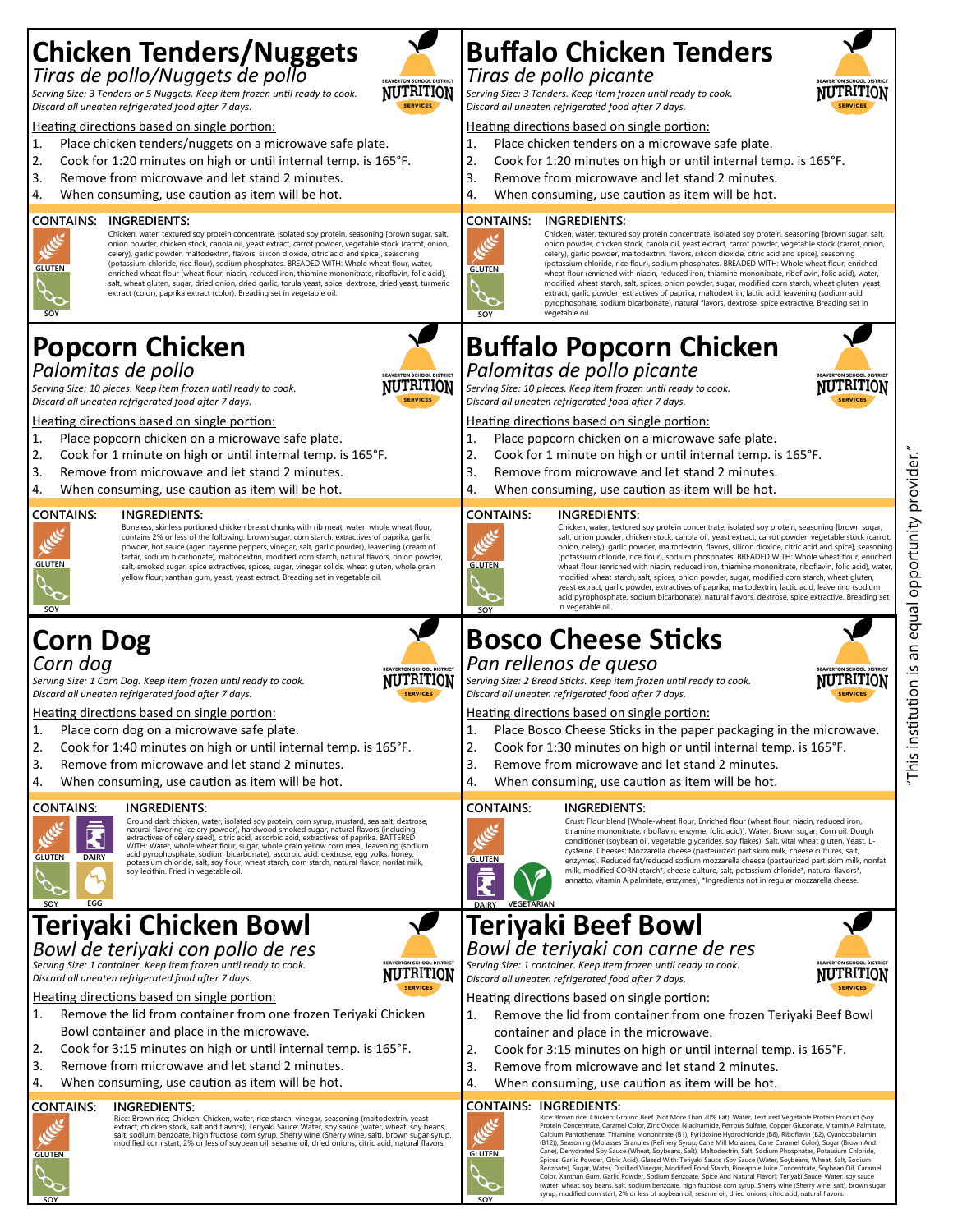# **Macaroni & Cheese**

## *Fideo con queso*

**DAIRY**

**GLUTEN**

*Serving Size: 1 container. Keep item frozen until ready to cook. Discard all uneaten refrigerated food after 7 days.* 

#### Heating directions based on single portion:

- 1. Remove frozen Macaroni & Cheese from the container and place in a larger bowl.
- 2. Microwave for 3 minutes on high or until internal temp. is 165°F.
- 3. Remove from microwave and let stand 2 minutes.
- 4. When consuming, use caution as item will be hot.

#### **CONTAINS: INGREDIENTS:**

Cooked Enriched Whole Grain Pasta (water, whole durum wheat flour, semolina, egg whites, niacin, ferrous sulfate, thiamin mononitrate, riboflavin, folic acid), Reduced Fat American Cheese (cultured pasteurized milk and skim milk, salt, sodium phosphate, contains less than 2% of lactic acid, annatto and oleoresin paprika (color), vitamin A palmitate, enzymes), Water, Maltodextrin, Contains Less Than 2% of Natural Flavor, Autolyzed Yeast Extract, Butter (cream, salt), Food Starch-Modified, Xanthan Gum.

#### **Chicken Alfredo Pasta EGG VEGETARIAN**

## *Pasta alfredo de pollo*

*Serving Size: 1 container. Keep item frozen until ready to cook. Discard all uneaten refrigerated food after 7 days.* 

Heating directions based on single portion:

- 1. Remove the lid from frozen Chicken Alfredo Pasta.
- 2. Microwave for 4 minutes on high or until internal temp. is 165°F.
- 3. Remove from microwave and let stand 2 minutes.
- 4. When consuming, use caution as item will be hot.

#### **CONTAINS: INGREDIENTS:**



Chicken: Chicken, water, rice starch, vinegar, seasoning (maltodextrin, yeast extract, chicken stock, salt and flavors); Pasta: Water, whole wheat durum flour, enriched durum semolina and durum wheat flour (Durum semolina wheat flour, niacin, ferrous sulfate, thiamine mononitrate, riboflavin, folic acid); Alfredo Sauce: Water, pasteurized process cheese (cheddar cheese [pasteurized milk, cheese culture, salt, enzymes], water, cream, sodium phosphates and potassium phosphates, seasoning [potassium chloride, flavor (contains maltodextrin)],<br>salt), nonfat dry milk, cheese flavor (a dehydrated blend of whey, cheddar cheese [milk, cheese culture, salt,<br>enz cheese (sheep's milk, cheese culture, salt, enzymes, calcium propionate), butter flavoring (whey solids, enzyme -modified butter [butter, buttermilk powder, enzymes], maltodextrin, salt, dehydrated butter [butter, buttermilk powder], guar gum, annatto and turmeric [for color]), modified food starch, sodium phosphates and potassium phosphates, dehydrated garlic, spices, citric acid.

### **Lasagna Roll Ups** *Lasaña enrollada*

**NUTRITION** 

*Serving Size: 1 container. Keep frozen until ready eat, thaw prior to cooking. Discard all uneaten refrigerated food after 7 days.* 

#### Heating directions based on single portion:

- 1. Remove the lid from Lasagna Roll Up container
- 2. Microwave for 3 minutes on high or until internal temp. is 165°F.
- 3. Remove from microwave and let stand 2 minutes.
- 4. When consuming, use caution as item will be hot.

#### **CONTAINS:** k **GLUTEN DAIRY SOY VEGETARIAN EGG**

#### **INGREDIENTS:**

Pasta: Whole wheat flour and enriched semolina blend (whole wheat flour, durum wheat, niacin, ferrous sulfate, thiamine mononitrate, riboflavin, folic acid), water, ascorbic acid; Filling: Low fat ricotta cheese (skim milk, water, modified food starch, milkfat, milk protein concentrate, xanthan gum,<br>carrageenan gum, acetic acid), low moisture part skim mozzarella (cultured part skim milk, salt,<br>enzymes), Romano cheese made (part skim milk, cheese cultures, salt, enzymes), Asiago cheese (cultured milk, salt, enzymes),<br>water, whey protein isolate, sodium caseinate, sugar, salt, dehydrated garlic; Marinara<br>Sauce: Tomato puree (water, tomato pas

powder, natural flavor, black pepper, dried parsley, ground fennel, ground savory, ground thyme, calcium chloride.

## **Cheese Pizza Rippers** *Pizza de queso*

*Serving Size: 1 piece. Keep item frozen until ready to cook. Discard all uneaten refrigerated food after 7 days.* 

Heating directions based on single portion:

- 1. Remove pizza from packaging and place on a plate.
- 2. Microwave on high for 2 minutes or until internal temp. is 165°F.
- 3. Remove from microwave and let stand 2 minutes.
- 4. When consuming, use caution as item will be hot.



S:<br>
INGREDIENTS:<br>
added as a dough conditioner, enzyme, thiamine mononitate, riboflavin, folic acid), yeast, contains 2%<br>
added as a dough conditioner, enzyme, thiamine mononitate, riboflavin, folic acid), yeast, contains

# **Pasta with Meat Sauce**

#### *Pasta con salsa de carne*

*Serving Size: 1 container. Keep item frozen until ready to cook. Discard all uneaten refrigerated food after 7 days.* 

#### Heating directions based on single portion:

- 1. Remove the lid from frozen Pasta with Meat Sauce container.
- 2. Microwave for 3:30 minutes on high, stir, and cook 1 more minute, or until internal temp. is 165°F.
- 3. Remove from microwave and let stand 2 minutes.
- 4. When consuming, use caution as item will be hot.

#### **INGREDIENTS:**



Meat Sauce: Ground beef (no more than 20% fat), water, tomato paste, onions, sugar, seasoning (potassium chloride, natural flavor [contains maltodextrin]), seasoning (sugar, onion, spice, garlic), salt, spice, dehydrated garlic, fully refined soybean oil, citric acid, dehydrated parsley; Pasta: Water, whole wheat durum flour, enriched durum semolina and durum wheat flour (Durum semolina wheat flour, niacin, ferrous sulfate, thiamine mononitrate, riboflavin, folic acid).

#### **Broccoli Alfredo Pasta** *Pasta alfredo de brócoli* **SOY**

*Serving Size: 1 container. Keep item frozen until ready to cook. Discard all uneaten refrigerated food after 7 days.* 

Heating directions based on single portion:

- 1. Remove the lid from frozen Broccoli Alfredo Pasta.
- 2. Microwave for 4 minutes on high or until internal temp. is 165°F.
- 3. Remove from microwave and let stand 2 minutes.
- 4. When consuming, use caution as item will be hot.

#### **CONTAINS: INGREDIENTS:**



Broccoli: Broccoli; Pasta: Water, whole wheat durum flour, enriched durum semolina and durum wheat flour (Durum semolina wheat flour, niacin, ferrous sulfate, thiamine mononitrate, riboflavin, folic acid); Alfredo Sauce: Water, pasteurized process cheese (cheddar cheese [pasteurized milk, cheese culture, salt, enzymes], water, cream, sodium phosphates and potassium phosphates, seasoning [potassium chloride, flavor (contains<br>matochextrin)], salt), nonfat dry milk, cheese flavor (a dehydrated blend of whey, cheddar cheese [milk, cheese<br>cult **putter, buttermilk powder], guar gum, annatto and turmeric [for color]), modified food starch, sodium VEGETARIAN**<br>**VEGETARIAN** phosphates and potassium phosphates, dehydrated garlic, spices, citric acid.

## **Garlic Toast** *Pan tostado de ajo*

*Serving Size: 1 piece. Keep item frozen until ready to cook. Discard all uneaten refrigerated food after 7 days.* 

Heating directions based on single portion:

- 1. Remove bread from packaging and place on a plate.
- 2. Microwave on high for 30 seconds or until internal temp. is 165°F.
- 3. Remove from microwave and let stand 2 minutes.
- 4. When consuming, use caution as item will be hot.

#### **INGREDIENTS:**



Water, whole wheat flour, enriched unbleached flour (wheat flour, malted barley flour, niacin, reduced iron, thiamine mononitrate, riboflavin, folic acid), contains 2% or less of: soybean oil, soy lecitinin, whey, egg, wheat starch, vital wheat gluten, years, salt, sugar, potassium chloride, matchconic microdecome o annatto extracts (color), onion, parsley, salt, natural flavors.

#### **Pepperoni Pizza Rippers** *Pizza de peperoni Serving Size: 1 piece. Keep item frozen until ready to cook.*



Heating directions based on single portion:

*Discard all uneaten refrigerated food after 7 days.* 

- 1. Remove pizza from packaging and place on a plate.
- 2. Microwave on high for 2 minutes or until internal temp. is 165°F.
- 3. Remove from microwave and let stand 2 minutes.
- 4. When consuming, use caution as item will be hot.



# S:<br>
INGREDIENTS:<br>
INGREONESTS:<br>
adough conditioner, encythe, wheat flour, encicled flour (wheat flour, naicin, reduced iron, ascorbic acid added as<br>
adough conditioner, encythe, this minimism conditation, folic add), wast,



"This institution is an equal opportunity provider."

equal Πg

his institution is

opportunity provider.





**NUTRITION** 









**NUTRITION** 

**NUTRITION** 

# **NUTRITION**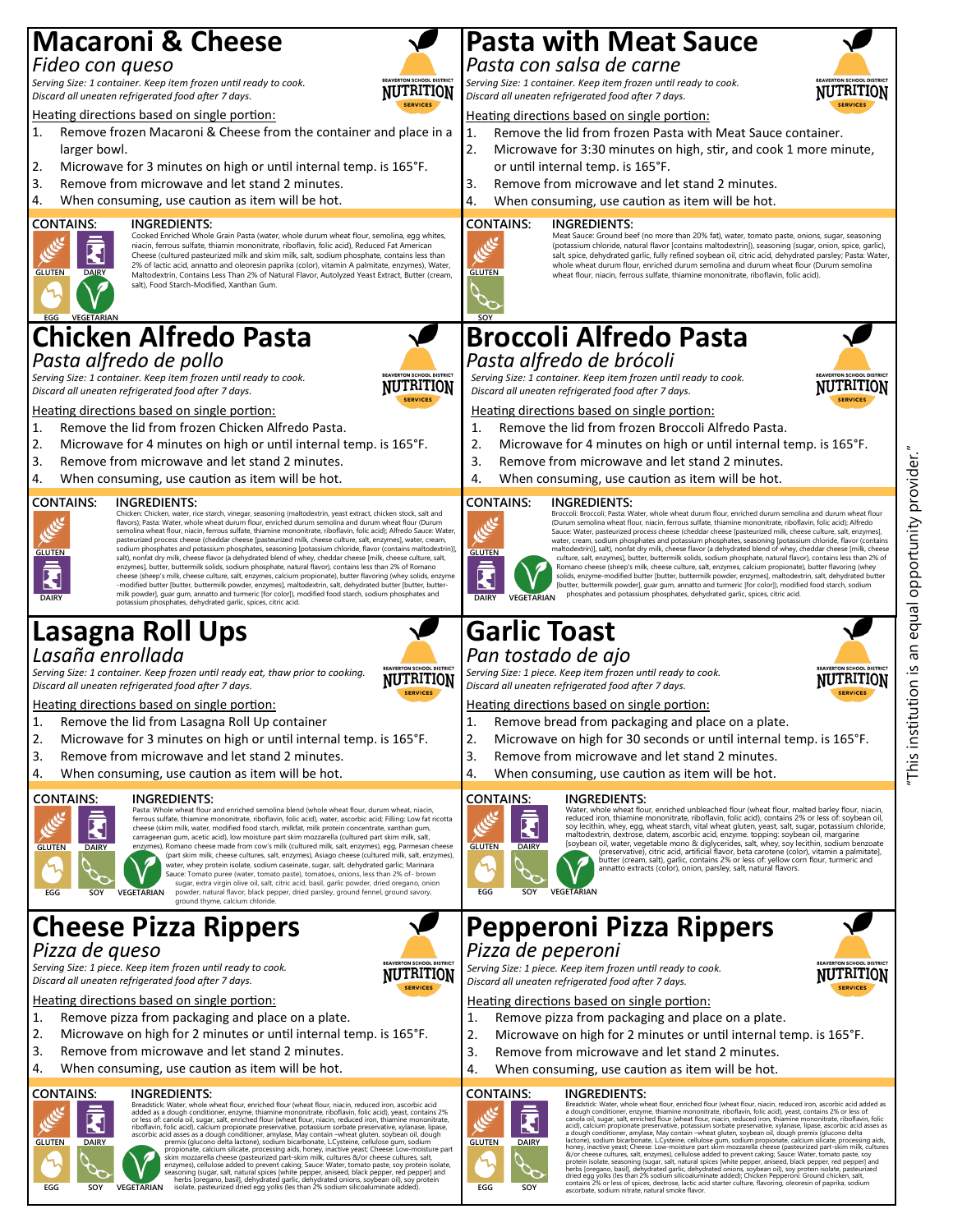# **Deli Sandwich**

#### *Sándwich*

*Serving Size: 1 sandwich. Keep item refrigerated until ready to eat. Discard all uneaten refrigerated food after 7 days.* 

Assembly directions based on single portion:

- 1. Lay out 2 pieces of bread on a plate.
- 2. For a turkey sandwich, add 4 slices of meat and 2 slices of cheese.
- 3. For a cheese sandwich, add 4 slices of cheese.
- 4. Place the 2 slices of bread together and enjoy!



#### **INGREDIENTS:**<br>Bread: Whole wheat flour, unbleached enriched flour (wheat flour, malted barley flour, niacin,

Bread: Whole wheat flour, unbleached enriched flour (wheat flour, maited barley flour, niacin, reduced iron, thiamine mononitrate, riboflavin, folic acid), water, tliquid sugar, years, where gluten, systems gluten, systems

## **Chicken Nacho Bowl** *Bowl de nacho con pollo*

*Serving Size: 1 container. Keep item frozen until ready to cook. Discard all uneaten refrigerated food after 7 days.* 

Heating directions based on single portion:

- 1. Remove the lid from frozen Chicken Nacho Bowl.
- 2. Microwave for 3 minutes on high or until internal temp. is 165°F.
- 3. Remove from microwave and let stand 2 minutes.
- 4. When consuming, use caution as item will be hot.

#### **CONTAINS: INGREDIENTS:**



Rice: Brown rice; Chicken: Chicken, water, rice starch, vinegar, seasoning (maltodextrin, yeast extract, chicken stock, salt and flavors); Pasta: Water, whole wheat durum flour, enriched durum semolina and durum wheat flour (Durum semolina wheat flour, niacin, ferrous sulfate, thiamine mononitrate, riboflavin, folic acid); Cheese Sauce: Water, cultured pasteurized milk and skim milk, food starch - modified, contains less than 2% of potassium phosphate, sodium phosphate, salt, sodium citrate, pasteurized cream, tricalcium phosphate, whey, buttermilk, maltodextrin, annatto and oleoresin paprika (color), natural flavors, autolyzed yeast extract, lactic acid, vegetable mono and diglycerides, spice, enzymes. Taco Seasoning: Dextrose, onion, salt, paprika, chili pepper, spices, garlic, red pepper, citric acid, and less than 2% silicon dioxide (to prevent caking).

## **Fish Sticks** *Palitos de pescado*



**NUTRITION** 

**NUTRITION** 

**NUTRITION** 

*Serving Size: 4 pieces. Keep frozen until ready to cook. Discard all uneaten refrigerated food after 7 days.* 

Heating directions based on single portion:

- 1. Remove fish sticks from the packaging and place on a plate.
- 2. Microwave for 1:30 minutes on high or until internal temp. is 165°F.
- 3. Remove from microwave and let stand 2 minutes.
- 4. When consuming, use caution as item will be hot.



#### **INGREDIENTS:**

65% Alaska pollock, 35% Batter & Breading: Enriched flour (wheat flour, niacin, iron, thiamine mononitrate, riboflavin, folic acid), water, tapioca starch, contains 2% or less of yellow corn flour, whole wheat flour, salt, pregelatinized rice flour, rice flour, yellow corn meal, sugar, canola oil, wheat gluten, yeast, corn starch, onion powder, tomatoes, dehydrated red & green bell peppers, garlic powder, natural flavor, spices, leavening (cream of tartar, baking soda), pan fried in soybean oil

# **Orange Chicken Bowl**

*Bowl de pollo naranja Serving Size: 1 container. Keep item frozen until ready to cook. Discard all uneaten refrigerated food after 7 days.* 

Heating directions based on single portion:

- 1. Remove the lid from frozen Orange Chicken Bowl container and place in the microwave.
- 2. Cook for 3:15 minutes on high or until internal temp. is 165°F.
- 3. Remove from microwave and let stand 2 minutes.
- 4. When consuming, use caution as item will be hot.

#### **CONTAINS: INGREDIENTS:**

**GLUTEN**

**SOY**

Rice: Brown rice; Chicken: Boneless, skinless dark meat chicken chunks, water, isolated soy protein, seasoning [brown sugar, salt, onion powder, chicken stock, canola oil, yeast extract, and divide and citivation divide and control of the divident of the divident of the divident of the divident of the divident of onion, spice. Breading set in vegetable oil; Orange Sauce: Water, brown sugar, soy sauce (water,<br>soybeans, wheat, salt), honey, vinegar, tangerine juice concentrate, rice starch, garlic, canola oil,<br>spices, orange peel, la



*Serving Size: 1 container. Keep item frozen until ready to cook. Discard all uneaten refrigerated food after 7 days.* 

#### Heating directions based on single portion:

- 1. Remove frozen vegetable from the container and place in a bowl.
- 2. Microwave for 1 minute on high or until internal temp. is 165°F.
- 3. Remove from microwave and let stand 2 minutes.
- 4. When consuming, use caution as item will be hot.



**INGREDIENTS:**



Peas or corn.





**NUTRITION** 

NUTRITION

# **Bean & Cheese Nacho Bowl**

*Bowl de nacho con frijoles y queso Serving Size: 1 container. Keep item frozen until ready to cook. Discard all uneaten refrigerated food after 7 days.* 

Heating directions based on single portion:

- 1. Remove the lid from frozen Bean & Cheese Nacho Bowl.
- 2. Microwave for 3 minutes on high or until internal temp. is 165°F.
- 3. Remove from microwave and let stand 2 minutes.
- 4. When consuming, use caution as item will be hot.

#### **CONTAINS: INGREDIENTS:**



Rice: Brown rice; Refried Beans: Pinto beans (dry), salt, contains 2% or less onion, maltodextrin,<br>garlic, natural flavor, (contains Torula yeast), yeast extract, spice, lactic acid, calcium lactate, palm<br>oil; Cheese Sauce less than 2% of potassium phosphate, sodium phosphate, salt, sodium citrate, pasteurized cream,<br>tricalcium phosphate, whey, buttermilk, maltodextrin, annatto and oleoresin paprika (color), natural<br>- flavors, autolyzed yeas

# **Breakfast Sandwich**

#### *Sándwich de desayuno*

*Serving Size: 1 sandwich. Keep frozen until ready to cook. Discard all uneaten refrigerated food after 7 days.* 

#### Heating directions based on single portion:

- 1. Remove sandwich from the packaging and place on a plate.
- 2. Microwave for 1:30 minutes on high or until internal temp. is 165°F.
- 3. Remove from microwave and let stand 2 minutes.
- 4. When consuming, use caution as item will be hot.

#### **INGREDIENTS:**



Biscuit: Water, whole wheat flour (wheat flour, malted barley flour, niacin, iron, thiamin<br>mononitrate, riboflavin, folic acid), palm oil, palm enel oil, sugar, baking soda, calcium acid<br>pyrophosphate, buttermilk, salt, so (preservative), xanthan gum, locust bean gum, guar gum, beta-carotene and apo-carotenal (colors), vitamin A palmitate, enzymes, soy lecithin and soybean oil blend. **DAIRY**

#### **Sweet and Sour Chicken Bowl** *Bowl de pollo agridulce*

*Serving Size: 1 container. Keep item frozen until ready to cook. Discard all uneaten refrigerated food after 7 days.* 

#### Heating directions based on single portion:

- 1. Remove the lid from frozen Sweet & Sour Chicken Bowl container and place in the microwave.
- 2. Cook for 3:15 minutes on high or until internal temp. is 165°F.
- 3. Remove from microwave and let stand 2 minutes.
- 4. When consuming, use caution as item will be hot.

#### **INGREDIENTS:**



**SOY**

# Rice: Brown rice; Chicken: Boneless, dark meat chicken chunks, water, whole wheat flour, contains<br>2% or less of the following: brown sugar, canola oil, carrot powder, citric acid, garlic powder,<br>isolated soy protein, leave powder, garlic powder.

# "This institution is an equal opportunity provider." opportunity provider. equal Πg <u>َي</u>. **NUTRITION** his institution

**NUTRITION**